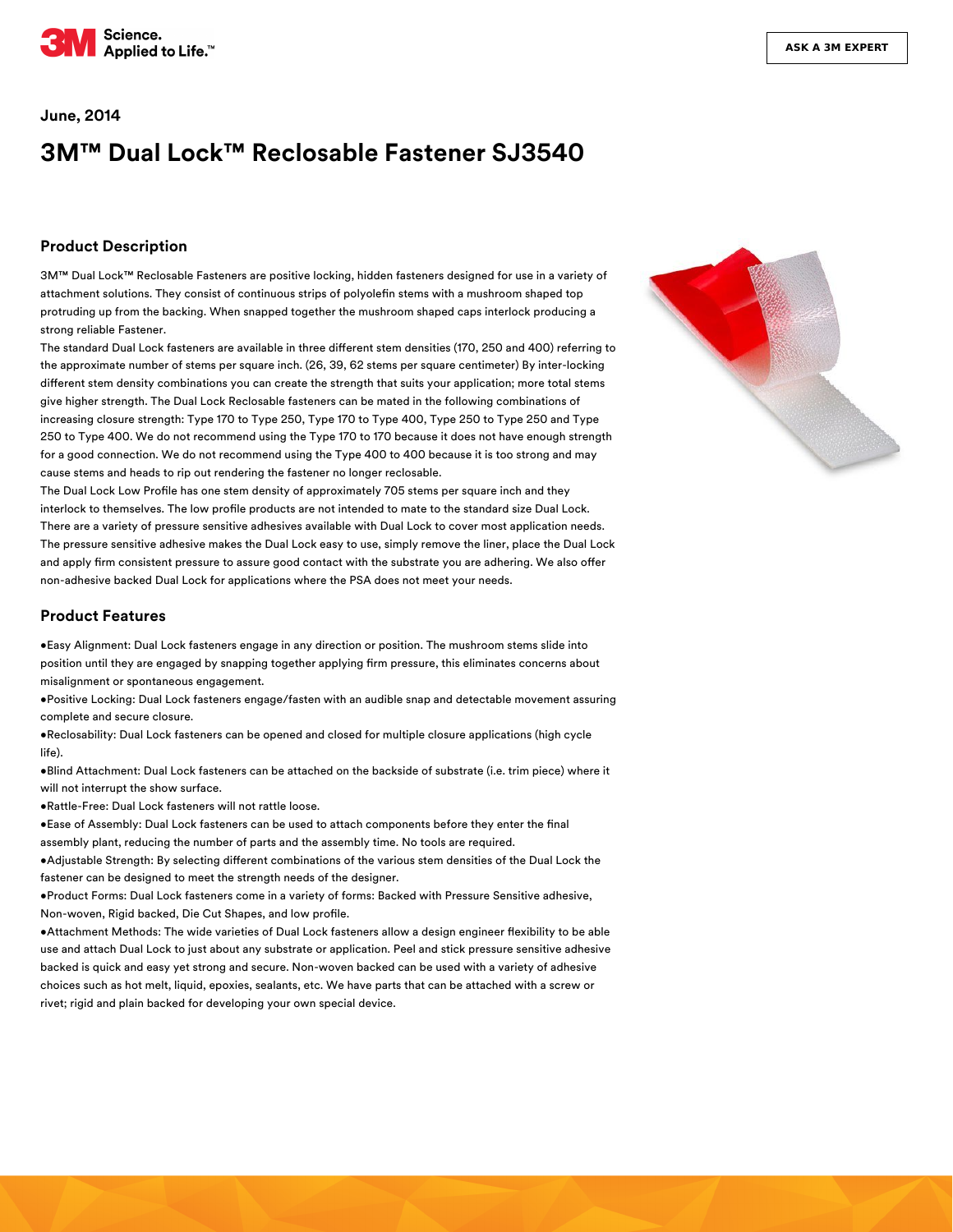#### **General Information**

Pressure Senstive Adhesive backed product Product Family: Rubber based PSA foam backing, general purpose and low surface energy attachment

# **Technical Information Note**

The following technical information and data should be considered representative or typical only and should not be used for specification purposes.

# **Typical Physical Properties**

| <b>Property</b>                                | <b>Values</b>               |                           |
|------------------------------------------------|-----------------------------|---------------------------|
| Dual Lock Color                                | Black                       |                           |
| <b>Adhesive Color</b>                          | Black                       |                           |
| Thickness                                      | $3.51 \,\mathrm{mm}$        | 138 mil                   |
| Engaged to itself or to one of the same family | 5.74 mm                     | 226 mil                   |
| Stems                                          | 39 Stems/cm <sup>2</sup>    | 250 Stems/in <sup>2</sup> |
| <b>Liner Material</b>                          | Silicone treated Polyolefin |                           |
| <b>Liner Thickness</b>                         | $0.13$ mm                   | 5 mil                     |
| Liner Color                                    | White                       |                           |

# **Typical Performance Characteristics**

| <b>Property</b>        | <b>Values</b> |        |
|------------------------|---------------|--------|
| Temperature Resistance | 60 °C         | 140 °F |

| <b>Dynamic Tensile (Engage)</b> |                         | <b>Substrate</b>           |
|---------------------------------|-------------------------|----------------------------|
| 9 N/cm <sup>2</sup>             | 13 lb/in <sup>2</sup>   | Type 170 to 250            |
| 14.5 $N/cm2$                    | $21$ lb/in <sup>2</sup> | Type 170 to 400            |
| 15.2 $N/cm2$                    | 22 lb/in <sup>2</sup>   | Type 250 to 250            |
| 21.4 N/cm <sup>2</sup>          | 31 lb/in <sup>2</sup>   | Type 250 to 400            |
| 18.5 N/cm <sup>2</sup>          | $27$ lb/in <sup>2</sup> | Low Profile to Low Profile |

Property: Dynamic Tensile (Engage)

| <b>Dynamic Tensile (Disengage)</b> |                         | <b>Substrate</b> |
|------------------------------------|-------------------------|------------------|
| $18.5$ N/cm <sup>2</sup>           | $27$ lb/in <sup>2</sup> | Type 170 to 250  |
| $29.6$ N/cm <sup>2</sup>           | $43$ lb/in <sup>2</sup> | Type 170 to 400  |
| 29.6 N/cm <sup>2</sup>             | $43$ lb/in <sup>2</sup> | Type 250 to 250  |
| 41.4 N/cm <sup>2</sup>             | $60$ lb/in <sup>2</sup> | Type 250 to 400  |

Property: Dynamic Tensile (Disengage)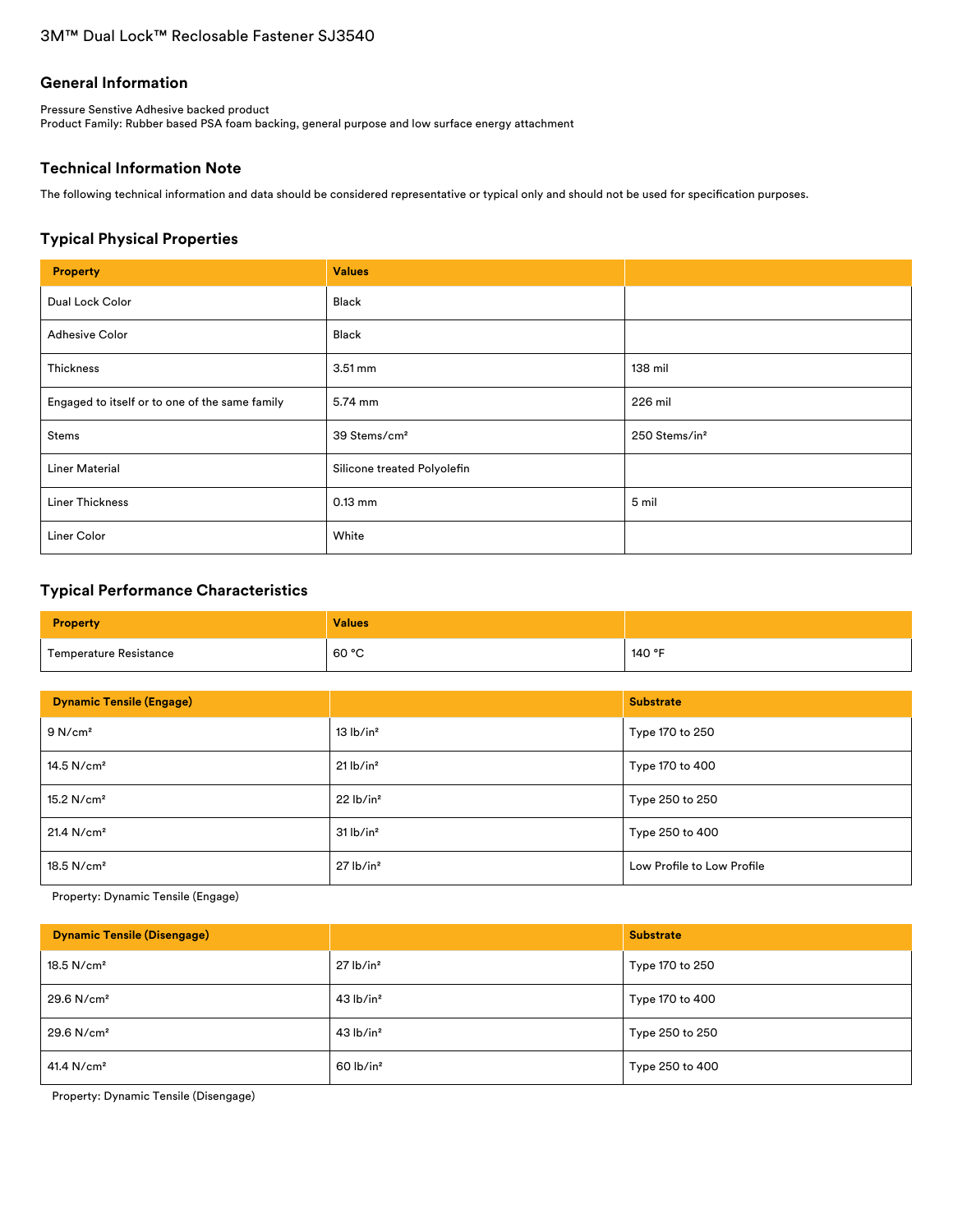# 3M™ Dual Lock™ Reclosable Fastener SJ3540

# **Typical Performance Characteristics (continued)**

| <b>Dynamic Shear</b>    |                         | <b>Substrate</b> |
|-------------------------|-------------------------|------------------|
| $9.8$ N/cm <sup>2</sup> | $14$ lb/in <sup>2</sup> | Type 170 to 250  |
| 14.5 $N/cm2$            | 21 lb/in <sup>2</sup>   | Type 170 to 400  |
| $15$ N/cm <sup>2</sup>  | 22 lb/in <sup>2</sup>   | Type 250 to 250  |
| 41.3 $N/cm2$            | $59$ lb/in <sup>2</sup> | Type 250 to 400  |

Property: Dynamic Shear

| <b>Cleavage Strength</b> |                | <b>Substrate</b> |
|--------------------------|----------------|------------------|
| 21 N/cm width            | 12 lb/in width | Type 170 to 250  |
| 35 N/cm width            | 20 lb/in width | Type 170 to 400  |
| 42 N/cm width            | 24 lb/in width | Type 250 to 250  |
| 56 N/cm width            | 32 lb/in width | Type 250 to 400  |

Property: Cleavage Strength

notes: Rigid backed from Rigid backed

| <b>T-Peel Adhesion</b> |                 | <b>Substrate</b> |
|------------------------|-----------------|------------------|
| 1.2 N/cm width         | 0.7 lb/in width | Type 170 to 250  |
| 2.5 N/cm width         | 1.4 lb/in width | Type 170 to 400  |
| 3.3 N/cm width         | 1.9 lb/in width | Type 250 to 250  |
| 2.6 N/cm width         | 1.5 lb/in width | Type 250 to 400  |

Property: T-Peel Adhesion

notes: Flexible from Flexible

| 90° Peel Adhesion |                 | <b>Substrate</b> |
|-------------------|-----------------|------------------|
| 3.2 N/cm width    | 1.8 lb/in width | Type 170 to 250  |
| 5.4 N/cm width    | 3.1 lb/in width | Type 170 to 400  |
| 8.1 N/cm width    | 4.1 lb/in width | Type 250 to 250  |
| 8.1 N/cm width    | 4.6 lb/in width | Type 250 to 400  |

Property: 90° Peel Adhesion notes: Flexible from Rigid

| <b>Cycle Life</b> | <b>Substrate</b> |
|-------------------|------------------|
| 1000              | Type 170 to 250  |
| 1000              | Type 170 to 400  |
| 1000              | Type 250 to 250  |
| 1000              | Type 250 to 400  |

Property: Cycle Life

notes: Number of closures before losing 50% of original strength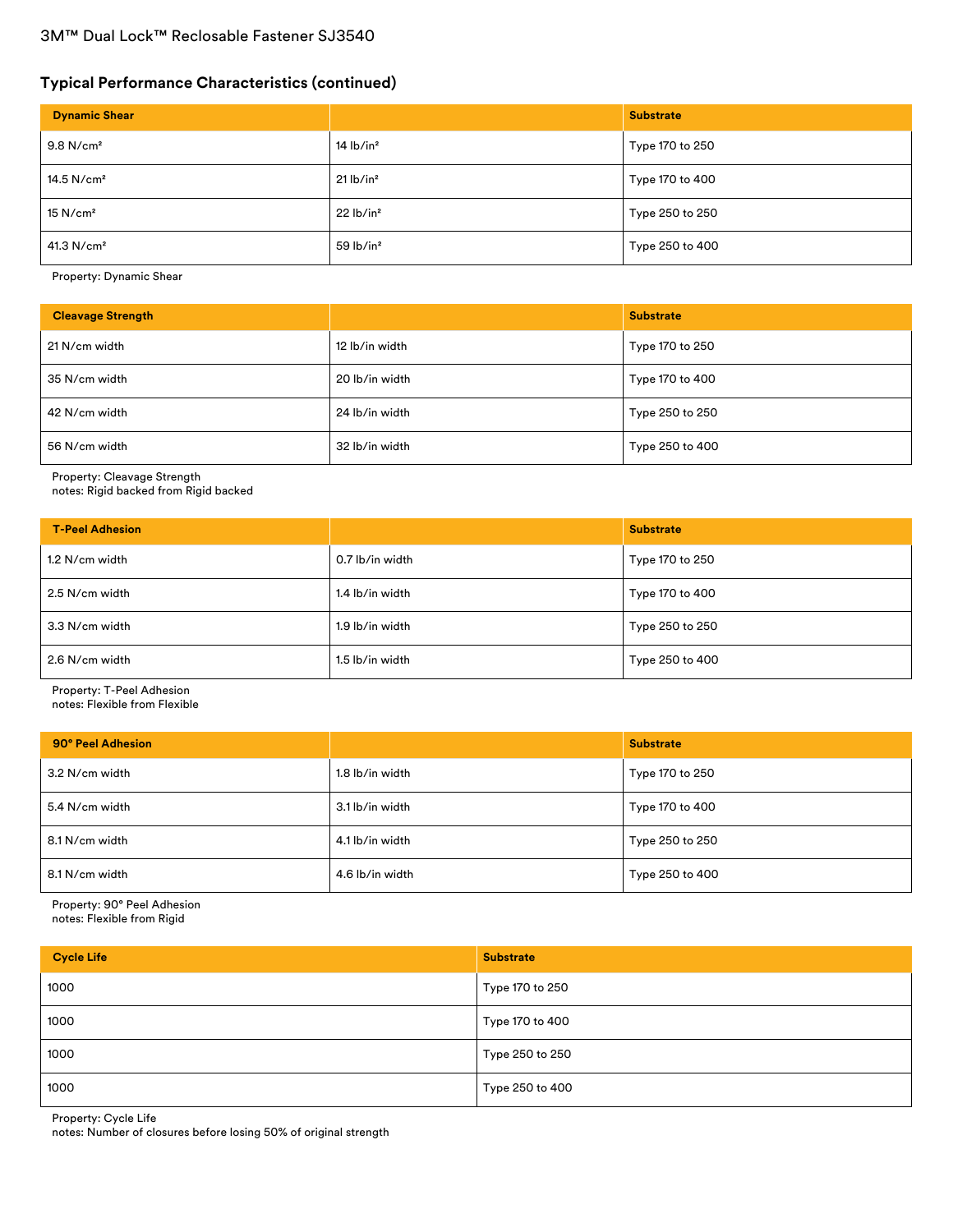# **Typical Performance Characteristics (continued)**

#### **Note**

The following technical information and data is intended as a guideline to assist customers in selecting 3M™ Reclosable Fasteners for further evaluation. This technical information is not product release specifications or standards. Unless stated differently, the typical system performance and product properties were obtained using specific test methods under controlled laboratory conditions of 72°F

± 5°F and 50% ± 10% relative humidity. The user is responsible for evaluating 3M reclosable fasteners under expected use conditions to ensure suitable performance for the intended application.

These are typical values which were gathered from testing the PSA backed materials. Similar values can be expected when the Dual Lock is held securely in a rigid fashion.

Tests were run at 12 inches per minute

## **Product Performance:**

| <b>Dual Lock</b><br>Product<br><b>Number</b> | <b>Low Surface Energy Materials</b><br>Polyethylene, Polypropylene, etc.,<br>< 35 Dynes/cm <sup>2</sup> | <b>Medium Surface Energy Materials</b><br>ABS, Polycarbonate, Acrylic, etc.,<br>35-45 Dynes/cm <sup>2</sup> | <b>High Surface Energy Materials</b><br>Aluminum, Steel, other metals, etc.,<br>> 45 Dynes/cm <sup>2</sup> | Temperature<br>Resistance<br>F(T) |
|----------------------------------------------|---------------------------------------------------------------------------------------------------------|-------------------------------------------------------------------------------------------------------------|------------------------------------------------------------------------------------------------------------|-----------------------------------|
| SJ3244                                       |                                                                                                         |                                                                                                             |                                                                                                            |                                   |
| SJ3245                                       | $\mathsf{x}$                                                                                            | $\mathsf{x}$                                                                                                | $\mathsf{x}$                                                                                               | 120                               |
| SJ3246                                       |                                                                                                         |                                                                                                             |                                                                                                            |                                   |
| SJ3540                                       |                                                                                                         |                                                                                                             |                                                                                                            |                                   |
| SJ3541                                       | X                                                                                                       | $\mathsf{x}$                                                                                                | X                                                                                                          | 140                               |
| SJ3542                                       |                                                                                                         |                                                                                                             |                                                                                                            |                                   |
| SJ3550                                       |                                                                                                         |                                                                                                             |                                                                                                            |                                   |
| SJ3551                                       |                                                                                                         | X                                                                                                           | X                                                                                                          | 200                               |
| SJ3552                                       |                                                                                                         |                                                                                                             |                                                                                                            |                                   |
| <b>SJ3550CF</b>                              |                                                                                                         |                                                                                                             |                                                                                                            |                                   |
| SJ3551CF                                     |                                                                                                         | X                                                                                                           | X                                                                                                          | 220                               |
| SJ3552CF                                     |                                                                                                         |                                                                                                             |                                                                                                            |                                   |
| SJ3557                                       |                                                                                                         |                                                                                                             |                                                                                                            |                                   |
| SJ3558                                       |                                                                                                         | X                                                                                                           | X                                                                                                          | 200                               |
| SJ3559                                       |                                                                                                         |                                                                                                             |                                                                                                            |                                   |
| SJ3560                                       |                                                                                                         |                                                                                                             |                                                                                                            |                                   |
| SJ3561                                       |                                                                                                         | $\mathsf{x}$                                                                                                | X                                                                                                          | 220                               |
| SJ3562                                       |                                                                                                         |                                                                                                             |                                                                                                            |                                   |
| SJ3773                                       |                                                                                                         |                                                                                                             |                                                                                                            |                                   |
| SJ3782                                       | X                                                                                                       | $\mathsf{x}$                                                                                                | X                                                                                                          | 158                               |
| SJ3870                                       |                                                                                                         |                                                                                                             |                                                                                                            |                                   |
| SJ3871                                       | X                                                                                                       | $\mathsf{x}$                                                                                                | X                                                                                                          | 140                               |
| SJ3872                                       |                                                                                                         |                                                                                                             |                                                                                                            |                                   |
| SJ3962                                       |                                                                                                         | X                                                                                                           | X                                                                                                          | 180                               |

#### Additional Information

notes: This guide should assist you in determining which product will adhere best to your substrate for.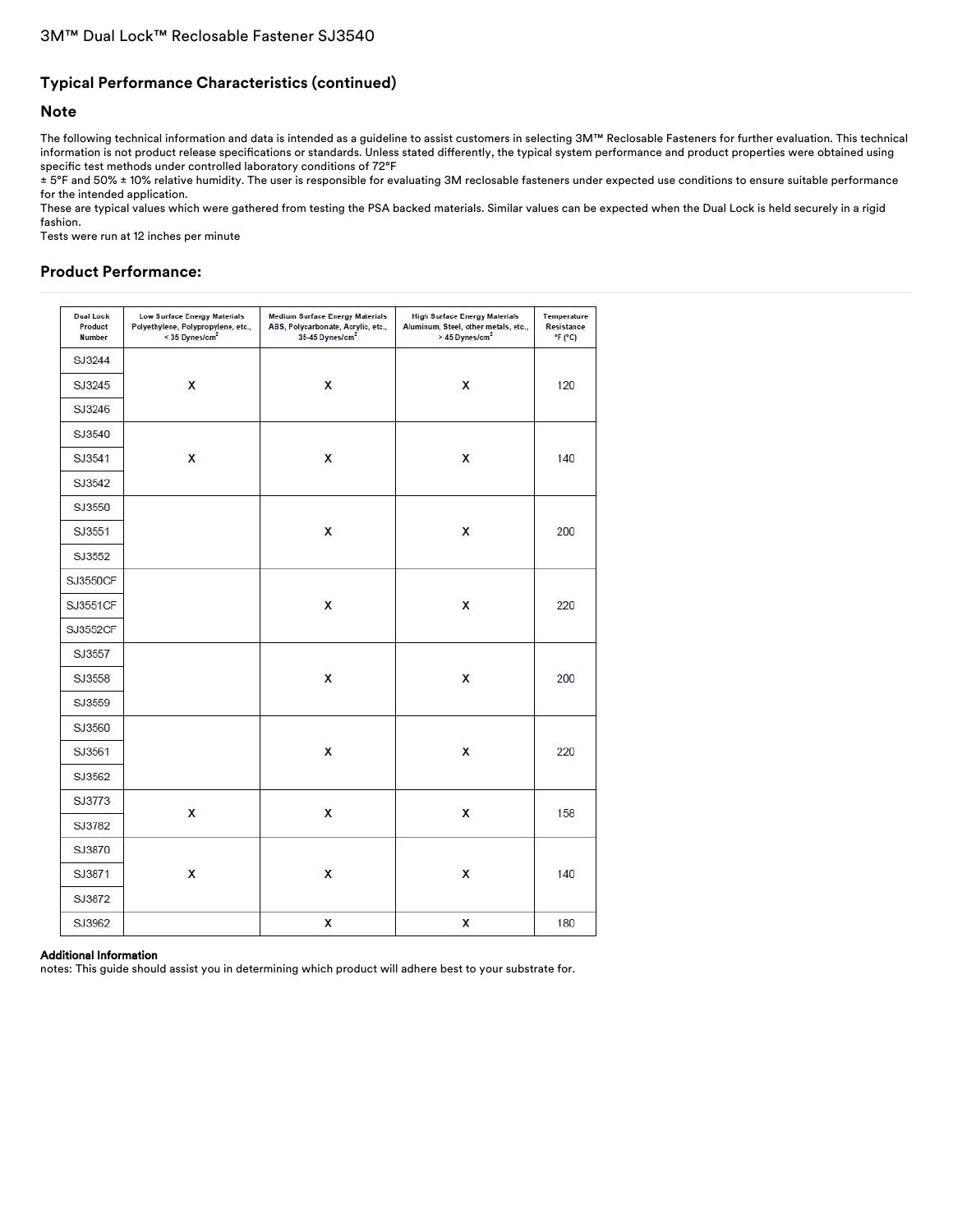#### **Design Considerations**

• As a general rule, four square inches of fastener area per pound of static tensile or shear load to be supported is suggested as a starting point for evaluation. More or less area may be needed depending on specific conditions or end use applications. Type 250 Dual Lock Reclosable fasteners less than 0.75" (19 mm) width should not be engaged to other type 250 Dual Lock Reclosable fastener as low disengagement values may occur.

• Whenever possible design one side of the Dual Lock reclosable fasteners to be larger than the mating side. This will allow for variability or mismatch in Dual lock alignment positions, and ensure 100% fastening area contact. Another approach would be to design two rectangular shaped fastener pieces so that they can be engaged in a cross web/perpendicular pattern (crossed).

• Dual Lock strength is proportional to the fastening contact area, and the number of stems in combination used. More stems and more Dual Lock used gives you more strength, less stems combined and using less Dual Lock will give you less strength.

• Dual Lock disengagement strength/performance is strongest in direct tensile. Peel/cleavage mode is where it is most easily removed.

• Final product performance depends upon a combination of factors: the substrate and its surface characteristics, the fastener selected, the application method and conditions, the time and environmental conditions required for the application. Because these factors are unique to each application, the user must evaluate Dual Lock and do any testing required to determine Dual Lock's suitability for the user's desired end use.

### **Storage and Shelf Life**

To obtain best performance, use this product within 18 months from date of manufacture.

## **Family Group**

|                       | SJ3540                      | SJ3541                      | SJ3542                      |
|-----------------------|-----------------------------|-----------------------------|-----------------------------|
| Thickness (mm)        | 3.51                        | 3.51                        | 3.51                        |
| <b>Liner Material</b> | Silicone treated Polyolefin | Silicone treated Polyolefin | Silicone treated Polyolefin |
| Liner Thickness (mm)  | 0.13                        | 0.13                        | 0.13                        |
| Liner Color           | White                       | White                       | White                       |

#### **References**

1. 3m.com Product Page

Url: [https://www.3m.com/3M/en\\_US/company-us/all-3m-products/~/3M-Dual-Lock-Reclosable-Fastener-SJ3540?N=5002385+3293242277&rt=rud](https://www.3m.com/3M/en_US/company-us/all-3m-products/~/3M-Dual-Lock-Reclosable-Fastener-SJ3540?N=5002385+3293242277&rt=rud) 2. Safety Data Sheet

Url: [https://www.3m.com/3M/en\\_US/company-us/SDS-search/results/?gsaAction=msdsSRA&msdsLocale=en\\_US&co=ptn&q=SJ3540](https://www.3m.com/3M/en_US/company-us/SDS-search/results/?gsaAction=msdsSRA&msdsLocale=en_US&co=ptn&q=SJ3540)

### **ISO Statement**

This Industrial Adhesives and Tapes Division product was manufactured under a 3M quality system registered to ISO 9001 standards.

### **Technical Information**

The technical information, recommendations and other statements contained in this document are based upon tests or experience that 3M believes are reliable, but the accuracy or completeness of such information is not guaranteed.